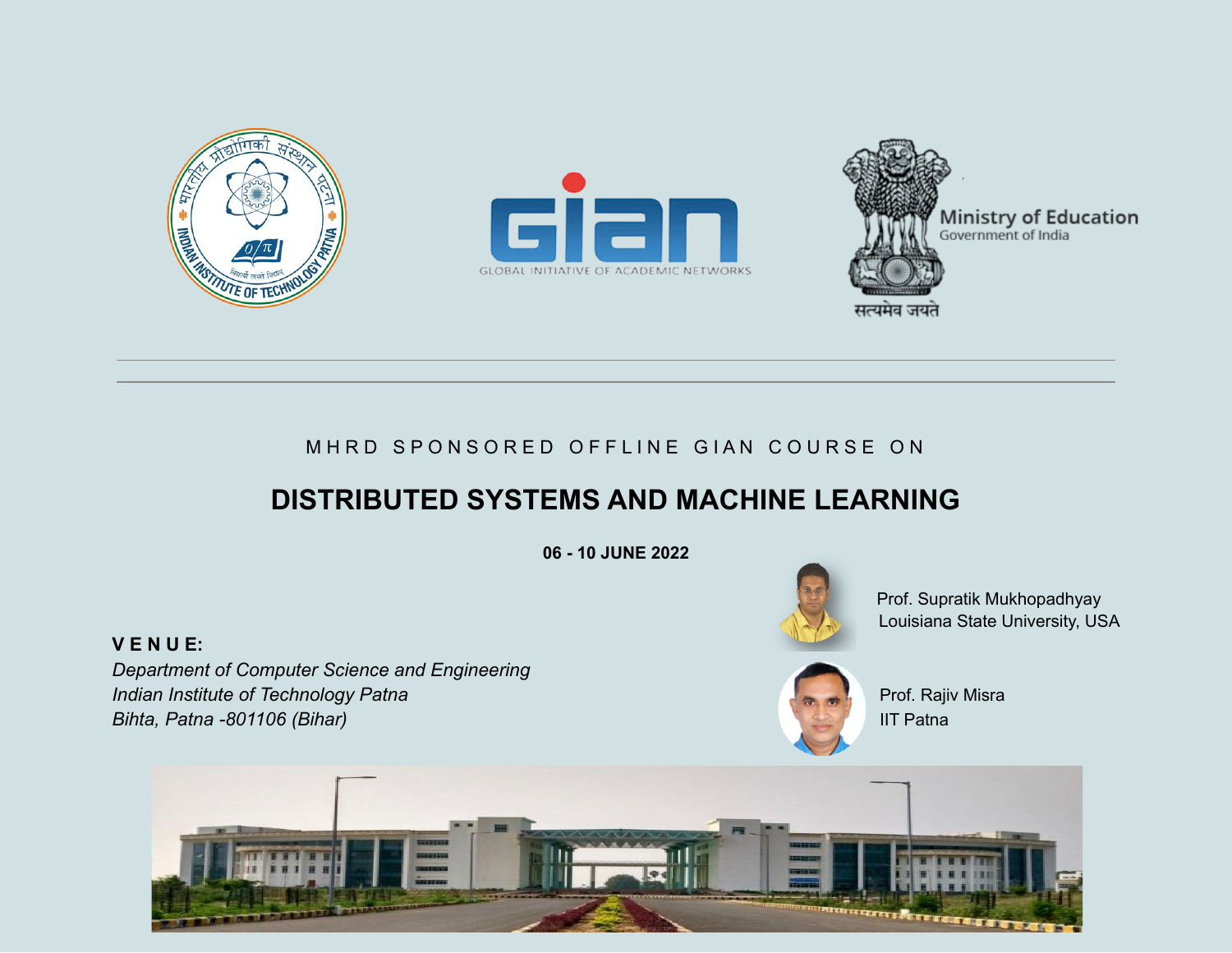#### **Overview**

"A distributed system is one in which the failure of a computer you didn't even know existed can render your own computer unusable." –Leslie Lamport

Modern computing has seen the proliferation of distributed systems and applications in various forms such as geo-replicated data stores, cloud computing systems, networked, fog, and serverless computing systems, etc. that drive entities that range from global enterprises to vehicular systems. The reliable and optimal operation of such systems has become an issue of utmost importance. Correct and optimal operation of distributed systems depends on several factors: appropriate choice of consistency settings based on application contexts, appropriate programming models that enable the development of reliable applications, and predictive execution models that enable optimal usage of resources.

Today, killer applications that utilize distributed computing systems are machine learning engines. Machine learning, in particular deep learning, has seen tremendous success in recent years with applications ranging from web search, product recommendations, healthcare diagnostics, autonomous driving, etc. Training deep learning engines amounts to solving approximately optimization problems that require searching for a "saddle point" in a high dimensional space: a computationally expensive task. Distributed cloud-based systems are routinely used to accelerate the search for saddle points as well as store large volumes of data for training deep learning engines. On the other hand, machine learning engines form the basis of predictive execution models for optimal usage of resources in distributed systems. In addition, machine learning systems find usage in predicting and diagnosing faults, vulnerabilities, and attacks in distributed systems.

This course will focus on the interplay between distributed systems and machine learning. The primary goal is to examine how distributed systems can enable reliable and efficient deployment of machine learning engines and how machine learning can contribute towards the correct and optimal operation of distributed computing systems.

#### **Objectives**

The primary objectives of the course are as follows:

- 1) To provide an understanding of the principles behind the reliable and optimal operation of distributed computing systems,
- 2) To provide an understanding of the interactions between the fields of machine learning and distributed computing,
- 3) To provide an understanding of the use of distributed computing for accelerating machine learning algorithms,
- 4) To provide an understanding of the use of machine learning for reliable and optimal operation of distributed systems,
- 5) To provide hands-on experience in building applications using distributed machine learning frameworks,
- 6) To provide exposure to state-of-the-art distributed machine learning frameworks like Petuum, GraphLab, etc.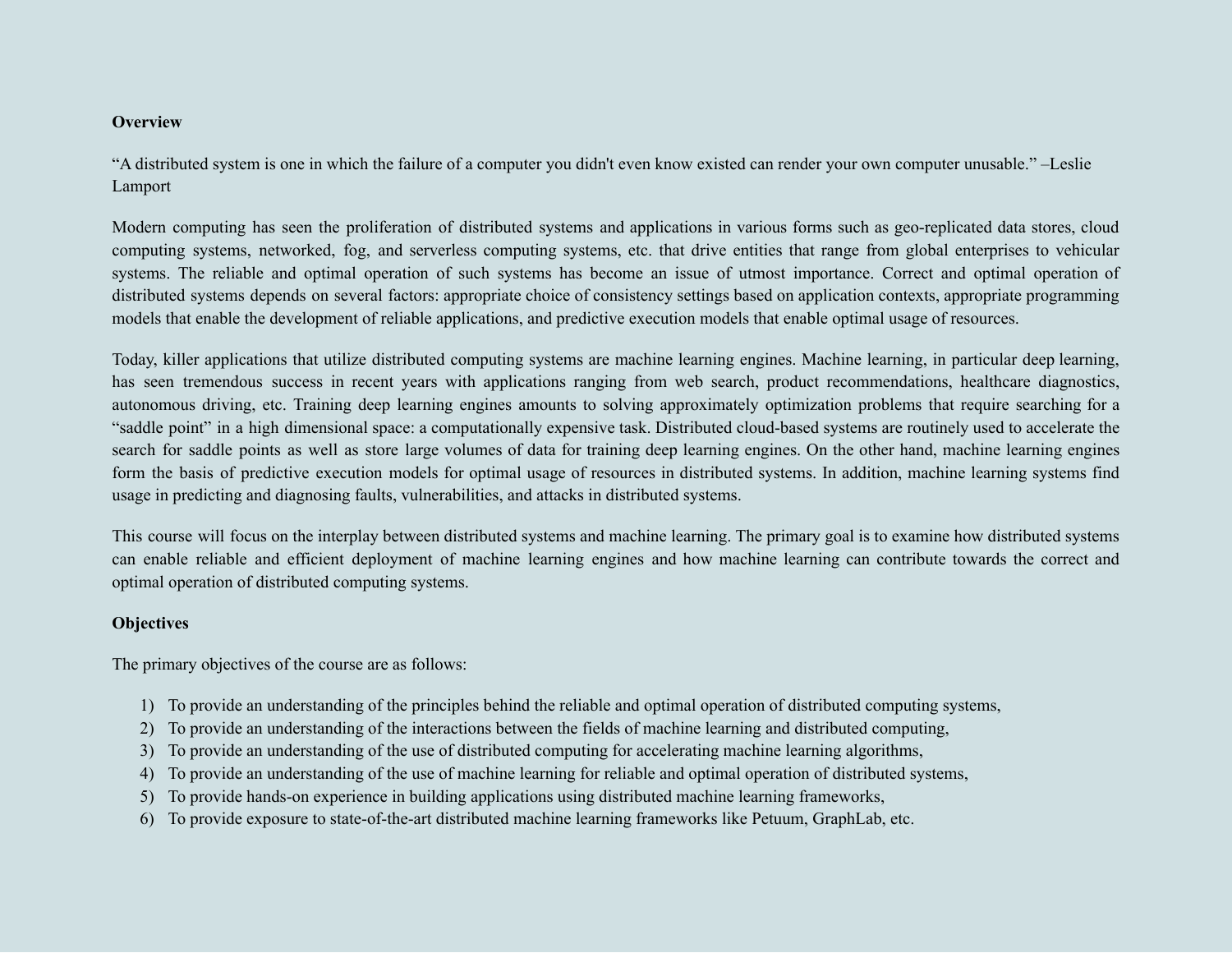### **Course Details:**

| Date  | Lectures/Tutorials                                                                                                                                                                                                         | <b>Instructor</b>           | <b>Hours</b>   |
|-------|----------------------------------------------------------------------------------------------------------------------------------------------------------------------------------------------------------------------------|-----------------------------|----------------|
| Day 1 | Lecture 1: Distributed Programming Abstractions, Safety, Liveness, Process Failures                                                                                                                                        | Prof. Supratik Mukhopadhyay | $\mathbf{1}$   |
|       | Lecture 2: Notions of Synchrony and Asynchrony, Causality and Orderings of Events, Happened-Before Relation, Notion<br>of Sequential Consistency                                                                           | Prof. Supratik Mukhopadhyay | 1              |
|       | Tutorial 1: Problem solving session with examples: Examples of benign and byzantine faults, Depicting Distributed<br>Systems through Sequence Diagrams, Developing a socket program for communicating between two machines | Prof. Supratik Mukhopadhyay | 2              |
| Day 2 | Lecture 3 : Notions of Availability, Partition Tolerance, CAP Theorem, Eventual Consistency                                                                                                                                | Prof. Supratik Mukhopadhyay | $\mathbf{1}$   |
|       | Lecture 4: Kadmelia, Chord, Distributed Hash Tables, Geo-replicated stores                                                                                                                                                 | Prof. Rajiv Misra           | $\mathbf{1}$   |
|       | Tutorial 2: Problem solving session with examples: Case study with Dynamo, Cassandra, Spanner                                                                                                                              | Prof. Rajiv Misra           | 2              |
| Day 3 | Lecture 5: Introduction to Machine Learning: Linear and Logistic Regression, Decision Trees                                                                                                                                | Prof. Supratik Mukhopadhyay | $\mathbf{1}$   |
|       | Lecture 6: Machine Learning for Predicting Client-centric Consistency: OptCon and Consistify                                                                                                                               | Prof. Supratik Mukhopadhyay | 1              |
|       | Tutorial 3: Problem solving session with examples: Python Programming, Programming Random Forest: Predict Store<br>Access Pattern, Case study on Google Dapper                                                             | Prof. Rajiv Misra           | $\overline{2}$ |
| Day 4 | Lecture 7: Introduction to Cloud Computing, Hypervisors. Distributed Computing Frameworks: Hadoop, Apache Spark                                                                                                            | Prof. Rajiv Misra           | $\mathbf{1}$   |
|       | Lecture 8: Optex: Execution Model for Apache Spark; Infra: Cloud optimization; Scaling machine learning engines using<br>Apache Spark                                                                                      | Prof. Supratik Mukhopadhyay | -1             |
|       | Tutorial 4: Problem solving session with examples: Case study with AWS                                                                                                                                                     | Prof. Rajiv Misra           | 2              |
| Day 5 | Lecture 9: Machine learning on the cloud: AutoML                                                                                                                                                                           | Prof. Rajiv Misra           | $\mathbf{1}$   |
|       | Lecture 10: Graph processing on the Cloud                                                                                                                                                                                  | Prof. Rajiv Misra           | $\mathbf{1}$   |
|       | Tutorial 5: Case study on Petuum and Graphlab frameworks                                                                                                                                                                   | Prof. Supratik Mukhopadhyay | 2              |

**Date of Examination**: June 11, 2022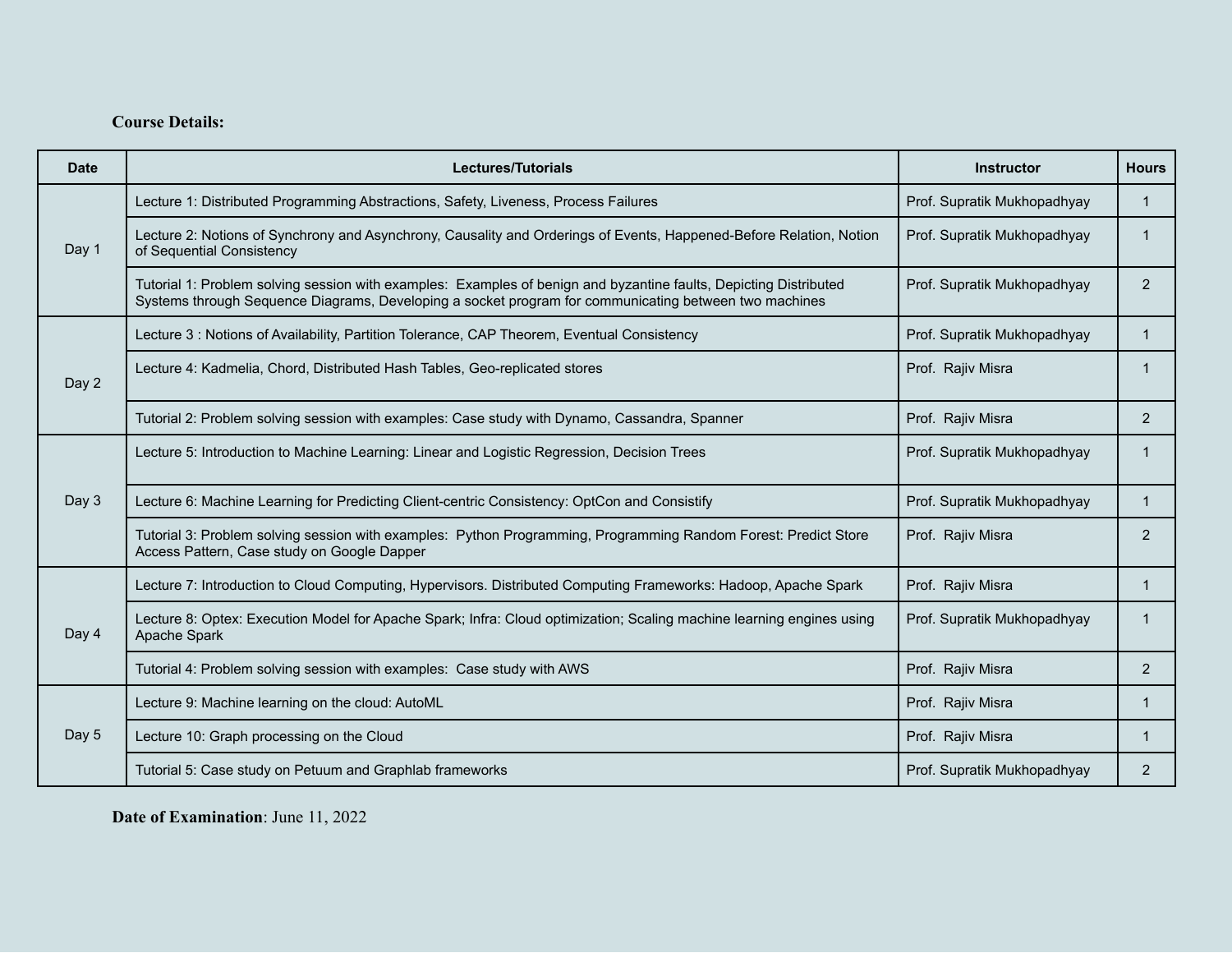#### **Who can attend**

- Executives, engineers and researchers from the software industry, service, and government organizations including R&D laboratories.
- Student students at all levels (BTech/MSc/MTech/PhD) or Faculty from reputed academic institutions and technical institutions.

#### **How to Register**

#### **Step 1: One-time GIAN Registration to get access to all GIAN courses:**

All prospective participants need to do mandatory web registration for this course on the GIAN portal through the link **<https://gian.iitkgp.ac.in/GREGN/index>** by paying Rs. 500/- (those who have already registered, need not do it again). After that, register for the course titled "**Distributed Systems and Machine Learning**" from the drop-down menu of course registration.

**Step 2: The course fee for attending the course is as follows:**

**Participants from abroad: Rs. 10000 Industry/ Research Organizations: Rs. 7500 Faculty from Academic Institutions: Rs. 5000 Research Scholars/Students: Rs. 2500**

The above fee includes all instructional materials (soft copy) and virtual laboratory use for tutorials and assignments.

#### **Payment (State Bank iCollect):**

Payment Link: **<https://www.onlinesbi.com/sbicollect/icollecthome.htm?corpID=1968961> Select Payment Category "GIAN-DSML" and pay for the appropriate category.**

*The number of participants for the course will be limited to fifty.*

**Step 3: Registration Link: <https://forms.gle/z52HNhi1npMPm4Z76>** Link for the course will be provided to the participants.

#### **Contact:**

Prof. Rajiv Misra (*Course Coordinator*) E-mail: [rajivm@iitp.ac.in](mailto:rajivm@iitp.ac.in) Rohit Kumar Gupta (*Ph.D Scholar*) E-mail: [rohit10495@gmail.com](mailto:rohit10495@gmail.com), [1821cs16@iitp.ac.in](mailto:1821cs16@iitp.ac.in) Mobile: +91-7873759080